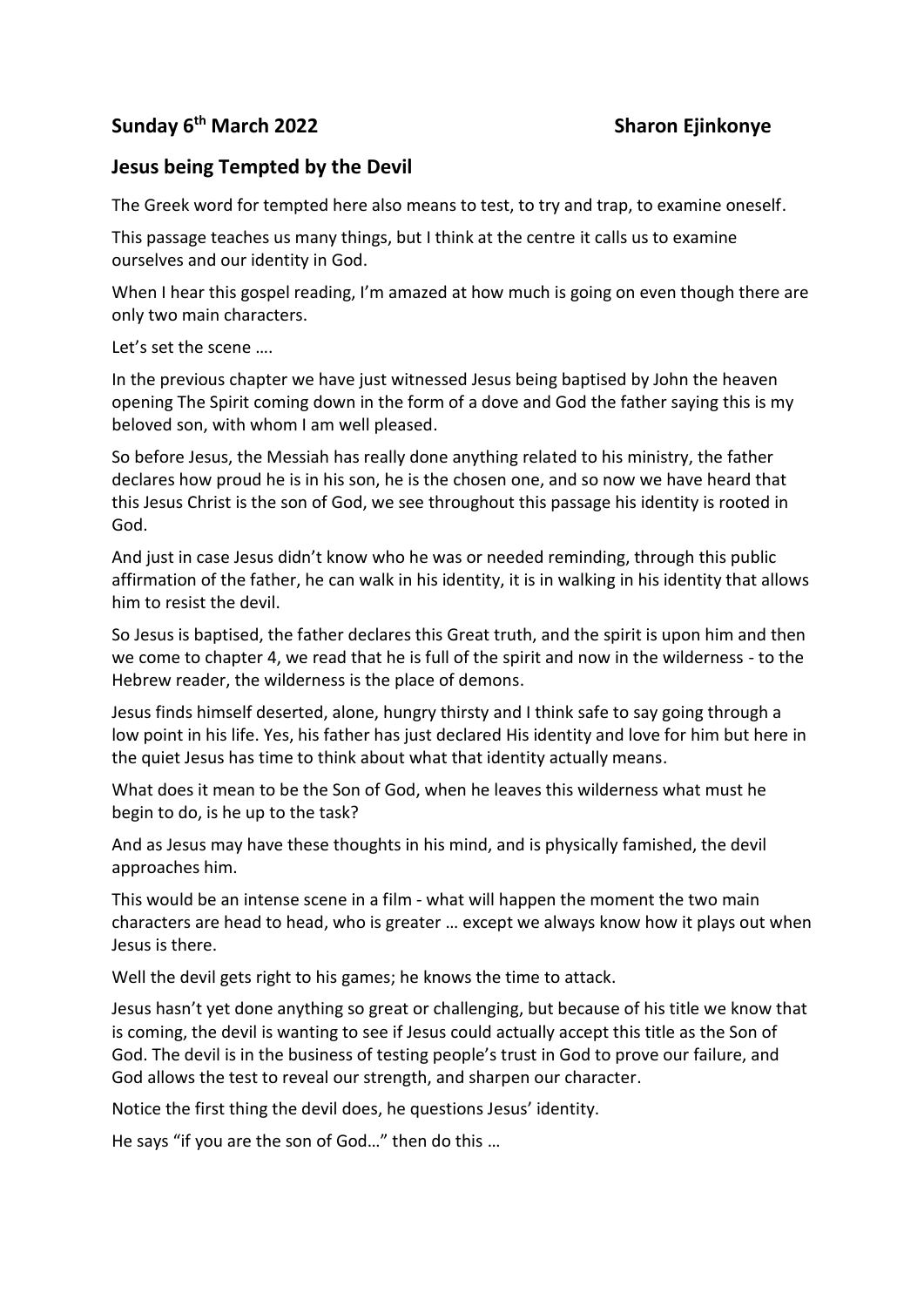I am pretty confident that the devil knows who Jesus is, he knows the power he has and the lives that will change as a result of encountering this Jesus.

So if he could just get into Christ's mind, get Christ doubting and thinking he isn't who God has already said he is, then he won't act like the Son, he won't be the Messiah, he won't die for the sins of his people and lives won't be changed.

The devil wants to frustrate God's plans.

What follows from the devil are promises of food, power and protection, the very thing we as humans need and crave for.

The devil is telling Christ I can satisfy you and supply your needs

But Christ knows who he is and whose he is, secure in his identity, so much so that though he is hungry and may not want to be in the wilderness he will trust in his father's guidance, knowing that his father knows best and will eventually satisfy him.

Jesus is so grounded in his father's words, but he may not have known this unless he was led into the wilderness.

The wilderness is lonely, and yet that is the very place he was led by the Spirit.

There was no party after his baptism, it was a test, it was a season of preparation, it was a time of waiting on God to come through.

Perhaps God is leading you into the wilderness, perhaps you feel as though you are there already, maybe not, lent is about stepping into a space of self-reflection, drawing to God, allowing him to prepare you for whatever the next step is.

What is the mission God has put on your heart, how has God called you to serve him this year?

To each of the devil's temptations of food power and protection, Jesus responds with Scripture, the tactic here, the way to overcome is not just let's ignore the devil because he is the father of lies, and he cannot speak truth, so just shut out his voice, but part of the way to overcome seems to be by speaking out loud the words of scripture.

The power of Scripture is so clear in this passage, not just for overcoming but shows us the negative way in which Scripture can be used which is against God's will.

Every author writes with a purpose and here Luke's account makes it clearer than the other Gospels that Jesus was led not only into the wilderness but was being led in the wilderness, the writer wants his readers to understand that even in the wilderness, in testing times, in Christ's loneliness the Spirit was at work leading him.

We are to follow his example, speaking aloud the right scriptures in the power of the spirit is what enables one to overcome the temptations and tests we face.

We know I hope the power of our words, how much more so the words we find In Scripture.

There is a reason for meditating on the word. Day and night, it is our weapon.

Remember in Ephesians 6, Paul tells us to put the whole armour of God on.

The last part of the armour is to take up the sword of the spirit which is the word of God.